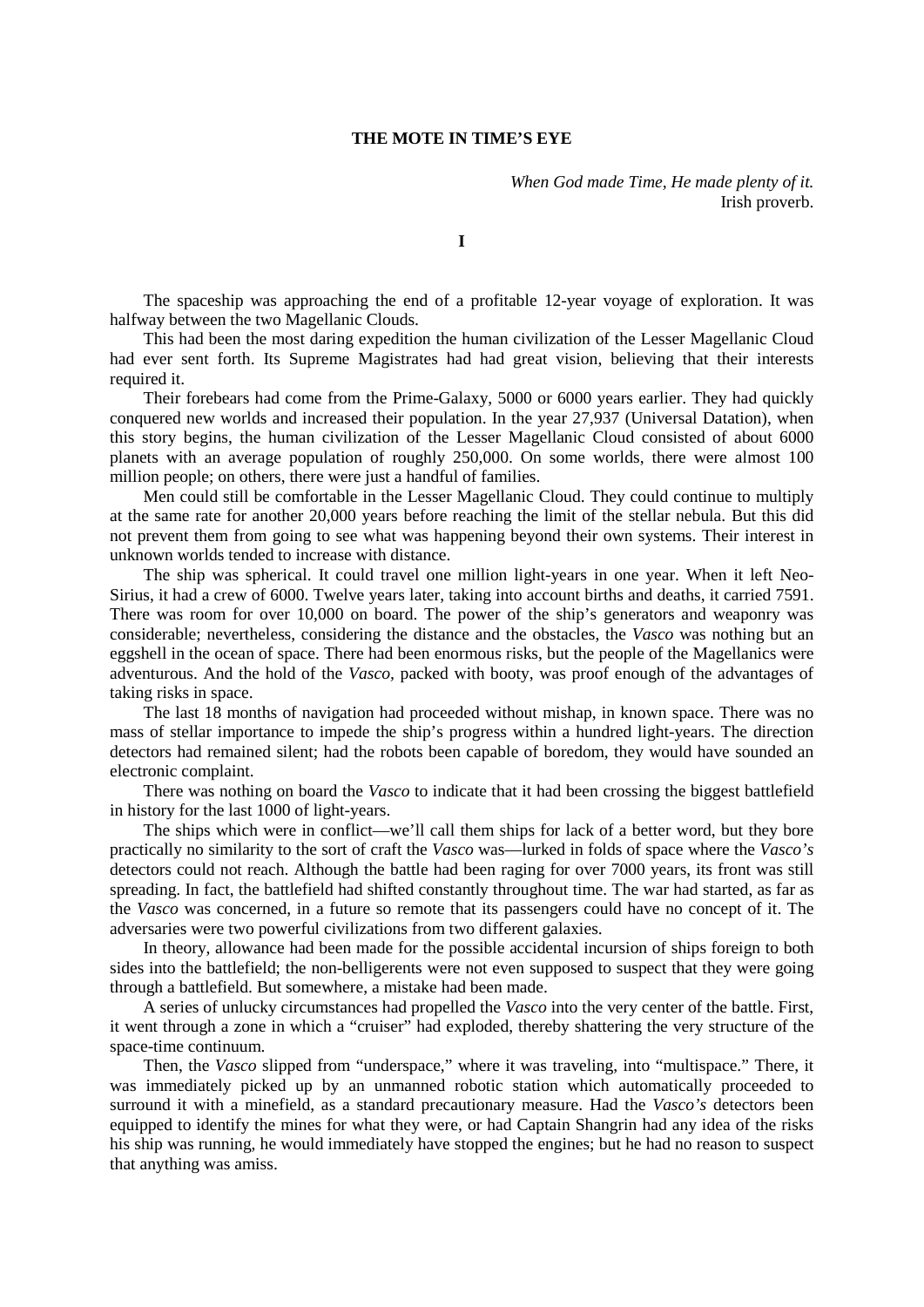Nor did the station's "warning shots" alert him: the field which ought to have inhibited ordinary enemy generators was ineffectual against the primitive engines of the *Vasco.* Finally, the ship passed at less than one light-year from a mine and set it off. Without a sound, without a tremor, the *Vasco* was instantly projected into the past.

The robotic station immediately sent a report to its controllers that an alien ship of unknown origin had been withdrawn from the battlefield. The current state of the war in that sector was so preoccupying that the controllers decided to postpone an inquiry into the incident, since there were far more urgent problems that needed to be dealt with.

Nevertheless, an abridged version of the report was forwarded to Headquarters. But simultaneously, 16 million other reports, all from different sources, were pouring into their central computers, which were beginning to show signs of overload, and therefore did not pick out the *Vasco*  incident.

This would not have been of any consequence had it not been for the rather eccentric nature of the Magellanites.

Captain Varun Shangrin was the Captain of the *Vasco.* The Supreme Magistrates of the 16 sponsoring planets of the Magellanic Cloud had hesitated a long time before hiring him to lead the expedition they were financing.

True, he came from a family which had explored many virgin planets. He had knocked about in countless sectors of space. He had always brought back his ships with their crews. This last was the deciding factor, for the Magistrates were terrified at the mere possibility of giving back to space the tremendous fortunes that they had wrenched from it.

But Shangrin was also reputed to be an adventurer, quick-tempered to the point of violence. His voice could make the stars quake. He was said to be a galley master rather than a captain, an eager warlord, a man who enjoyed life to the full. The Supreme Magistrates of the Lesser Magellanic Cloud trembled in their comfortable houses as they remembered Varun Shangrin's exploits and his laughter. Privately, they referred to him as a pirate, a space brigand, a pillager, and thought him the repository of all vices. But they knew they could launch him into the unknown, sure that he would come back laden with riches, fired up with new routes, his eyes reflecting the glories of new and fabulous worlds.

He made them nervous because he was a truly great leader and a better businessman than they were. He would walk into their elegantly appointed offices, helmeted, booted, trailing the chill of outer space and the smell of machinery, and then coerce them into risking their money in exchange for an uncertain hope. He would leave them panting for months and years, but he would come back unchanged, tanned by giant suns. He made them nervous because what he risked was his life; they risked only their fortunes. And they were afraid of him because he often made outlandish deals with mythical, inhuman beings whom they, the pale merchants of Lorne or Suni, Arno, Yorque or Neo-Sirius, would never know. Their ultimate fear was that, one day, he would loom out of the sky over their cities at the head of a hostile fleet.

They feared him as sedentary merchants have always feared their captains because they did not know him. They could not fathom the source of his laughter or of his strength.

But it was because they were afraid of him that they trusted him. He was invincible; the holds of his ships were always fuller than anyone else's; and he was never defeated. The rewards were enormous, even in proportion to the risks.

And so, when the Supreme Magistrates of the 16 cooperating planets interviewed other candidates, they were disappointed. This captain was too young, that one too timid. A good technician but a poor trader. Too rapacious. Too easy on his crew. Too tricky. Of doubtful courage. Too crippled by space diseases. Too old. Too unstable. Too mediocre.

Too something. The tall and handsome captains of the Lesser Magellanic Cloud filed past the Supreme Magistrates of the 16 planets, but none proved suitable. The assignment was too difficult for them and the stakes were too high. The Magistrates hesitated. They did not want to lose the *Vasco,* the largest, most powerful manmade ship in this part of the known universe.

Then Shangrin came in. He marched right up to them and said: "I will take the *Vasco.*" He burst out laughing when he saw the expressions on their faces. As he looked over the handsome captains of the Lesser Magellanic Cloud, he asked the Supreme Magistrates if they wanted children or a man.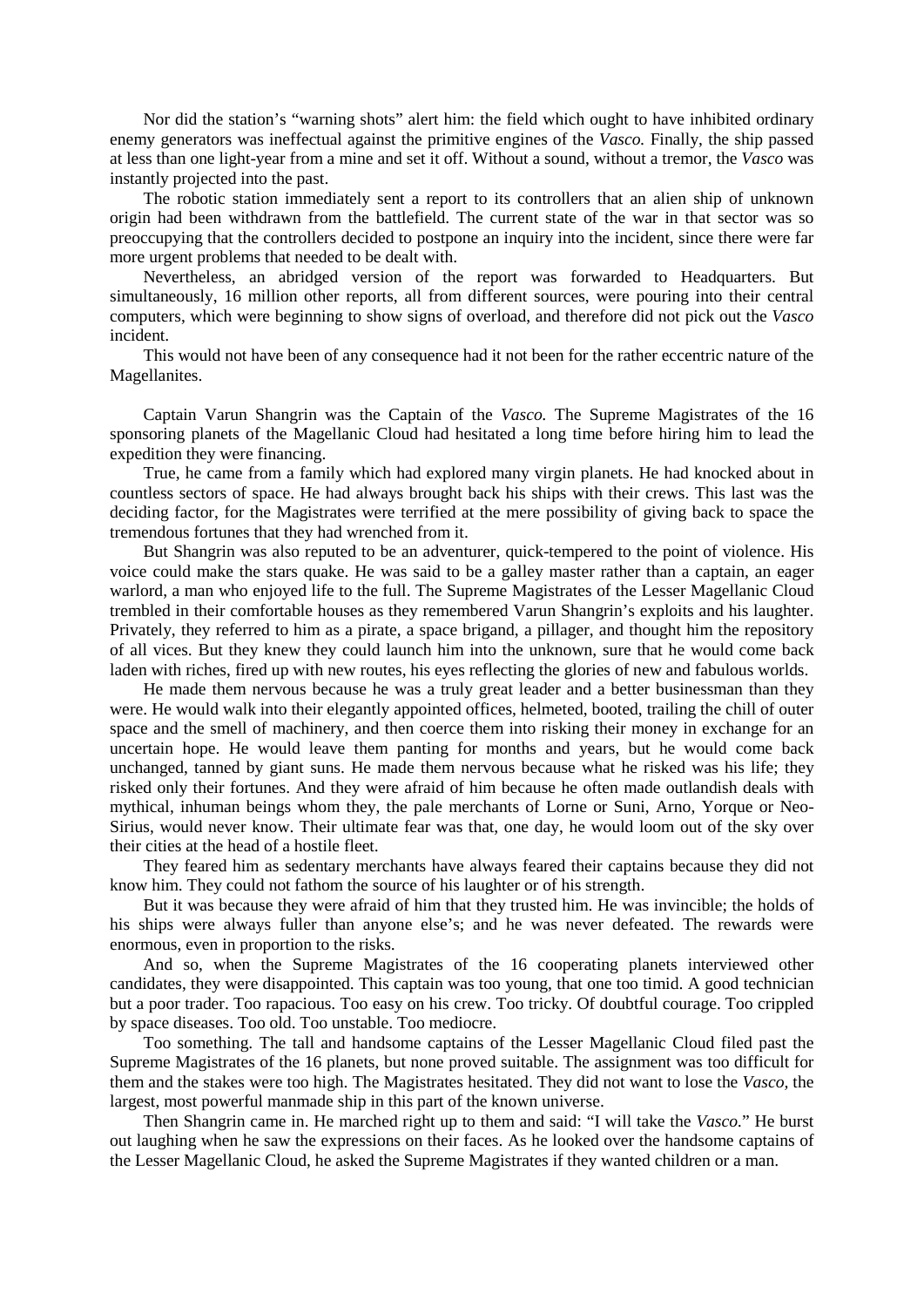So he got the assignment and the *Vasco* was his. It meant, of course, new worries for the Magistrates, new wrinkles, new ulcers, palpitations in their old hearts, but also—in the future—even greater prosperity. Along with the *Vasco*, they let him have an army of scientists, technicians, astronauts, soldiers.

And a mountain of recommendations.

They also gave him a first mate named Gregori, a reliable young man whose fame would perhaps someday equal Varun Shangrin's, and who might be able to bridle the Captain's impetuousness.

Since they were a cautions lot, the Supreme Magistrates took an extra precaution: they made Gregori into a safety mechanism.

But as they were also discreet, they did not tell him. Nor Shangrin. So Shangrin and Gregori plunged into intergalactic space with their ship and its crew, both their hearts yearning for conquest, but with secretly implanted, strange devices in the latter's mind, unknown to both of them.

The *Vasco* and its crew were now on the way back to the Lesser Magellanic Cloud and the devices within Gregori had remained unused so far. They would have remained so if…

Captain Varun Shangrin was calmly raising his china tea cup when a sudden gesture of his first mate made him drop it. The tea spilled all over his red beard, the cup rolled on to his knees and shattered on the floor. Shangrin's blue eyes flashed. His heavy fists came down on the metal table, making it tremble.

"Have you no respect?" he shouted. "At least for this superb Lenqsen tea, if not for me?"

"The stars!" said Gregori.

"Well?"

The Captain's eyes flew to the collection of screens which covered one wall of the room. His face, which had been flushed with anger, became ashen; his eyes bulged.

"The stars vanished for a second, then, they came back—but they're not the same ones! It all happened very quickly. If I hadn't been looking at the screens at just that moment, I probably wouldn't have noticed anything. Except the new positions of the stars."

"Never saw anything like it."

Shangrin stood up, looking a lot like a bear. He leaned forward, hunched down, then suddenly he was erect, slightly stooped. He weighed 286 pounds, and was six feet six tall. Of his 67 years, 40 had been spent in outer space. He spoke with authority, was a good technician and a skilled trader.

He went to a screen which gave an excellent impression of transparency and depth.

"I don't know a single one of those constellations—not one. We must have made an enormous jump for the starscape to change that much. Look at the relative positions of the stars."

"Could the computers identify any of those constellations and find our location?"

Shangrin closed his eyes to think better and snapped his huge fingers two or three times. But no inspiration came.

"The crew and the passengers have noticed something, Captain," said Gregori. "They're beginning to worry."

Red lights were popping up everywhere. Almost all the posts on the ship wanted to communicate with the Captain. Then the shrill ring of priority bells was heard. But Shangrin did not stir.

"What are you looking for, Captain?"

Shangrin slowly looked up from under heavy lids.

"Something to say to them, young man. After all, we're lost, as far as I know. What I'm trying to figure out is how to make them think this is an opportunity and not a disaster."

"That's going to be tough."

"In the long term, impossible. But I think I can keep them pacified for ten minutes. You'll see."

Shangrin ran his fingers along a keyboard. All the red lights went out; only one green light remained, the one connecting the Bridge to Navigation.

"Cut all contact between Navigation and the rest of the ship," ordered Shangrin. "All private conversations are forbidden until further notice. All crew members will remain at their posts. They are not to answer questions from the passengers. Is that understood?"

"Yes," answered an anonymous voice.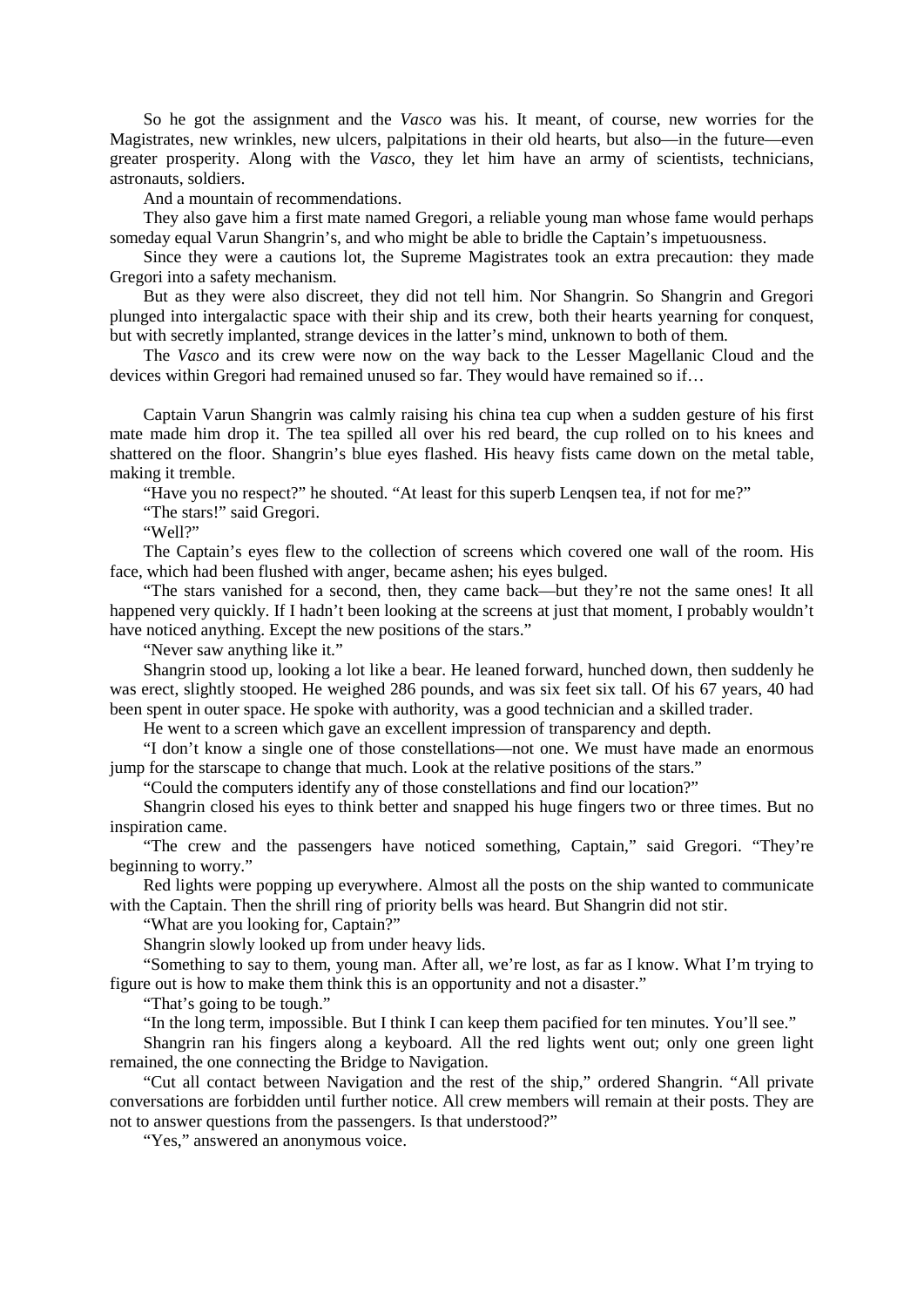Shangrin cut the contact with a flick of his finger. Then he turned on the master switch. Seconds later, his voice echoed in all the corridors, public rooms, dining halls, dormitories and cabins of the *Vasco.*

"Captain Varun Shangrin speaking." He cleared his throat and winked at Gregori. "I have an announcement to make. First Mate Gregori and I have been researching and performing experiments in instantaneous teletransportation. We've just tried one out. That's the reason for the sudden change in the stellar horizon. We're going to take advantage of this side trip to visit this new region of space. This will not delay our return—quite the contrary."

He disconnected the speaker.

"Is that the best you can do?" asked Gregori. "They'll be on our backs in an hour."

"A lot of things can happen in an hour. By then, we may have no cause for worry. Or we may have found out what happened. Or even—"he winked again—"within the hour, I may really have found the secret of instantaneous teletransportation. Or you will."

"Neither of us is a scientist, and I doubt if the words 'instantaneous teletransportation' mean anything."

"Frankly, I don't know," said Shangrin. "I know we're not scientists and that we can't possibly make such a tremendous discovery, but we'll dream up some other story for them. That, at least, is well within our power." He gave his loud laugh.

"The essential, obviously, is that no one panics," admitted Gregori.

"Can't be done," said Shangrin. "It's bound to happen sooner or later. There are already two people on board whose insides are tied up in knots."

"Who?"

"You and me. Let's go see the Navigators. Maybe they know something we don't."

"OK," Gregori said hesitantly.

He knew how well the Captain could bluff. He had seen Shangrin talk his way out of tight spots hundreds of times, spots others could not even have shot their way out of. But that he would try to lie to the crafty Magellanites, his own people, was unthinkable.

The *Vasco,* however, had already done the unthinkable—it had gone beyond the stars.

Henrik, the bald little Chief Navigator, was jumping up and down with surprise and fury.

"But it's illegal!" he protested. "You have no right to forbid all communication between Navigation and the rest of the ship. You cannot take away from the crew the right to be kept informed. You should be—"

"Mr. Henrik," thundered Shangrin, "I have piloted ships when the Captain was the only one with any say-so on board. Times have changed, I know, but I haven't. Anyway, in unusual circumstances such as these, I am allowed to assume full control. Now, let's get down to business. Every minute counts."

Swallowing his rage, Henrik led them into the control room. It was spherical, surrounded by limitless space. The walls were transparent—invisible. Stars shone in the dark. Sometimes larger spots would loom up: nebulous, distant little islands of stars; sometimes a nova would flare up, like a lighthouse set up to guide navigators in a billion-chambered labyrinth of the universe.

The vast cabin where the navigators operated floated in the center of the sphere, reached by a light, transparent walkway. Henrik, Shangrin and Gregori climbed up.

Visible space was an artificial creation. Stars were not directly visible in underspace, where the *Vasco* was traveling at a speed many times greater than that of light. Furthermore, normal space was subject to transformations in underspace which altered the relationships between distances. For this reason, complex instruments reconstructed on the wall of the navigation sphere an image of space such as might have been seen by a hypothetical traveler going through it on the same trajectory and at the same speed as the *Vasco.*

The navigation room was a superb and costly piece of equipment. Its usefulness during long cruises was questionable, for most operations could be better performed automatically by computers. But the Magellanites liked it because they preferred human control to mechanical control. It gave them a maneuverability in stellar clusters that was envied even by the pilots of Prime-Galaxy who had better, more sensitive, but still automatic instruments.